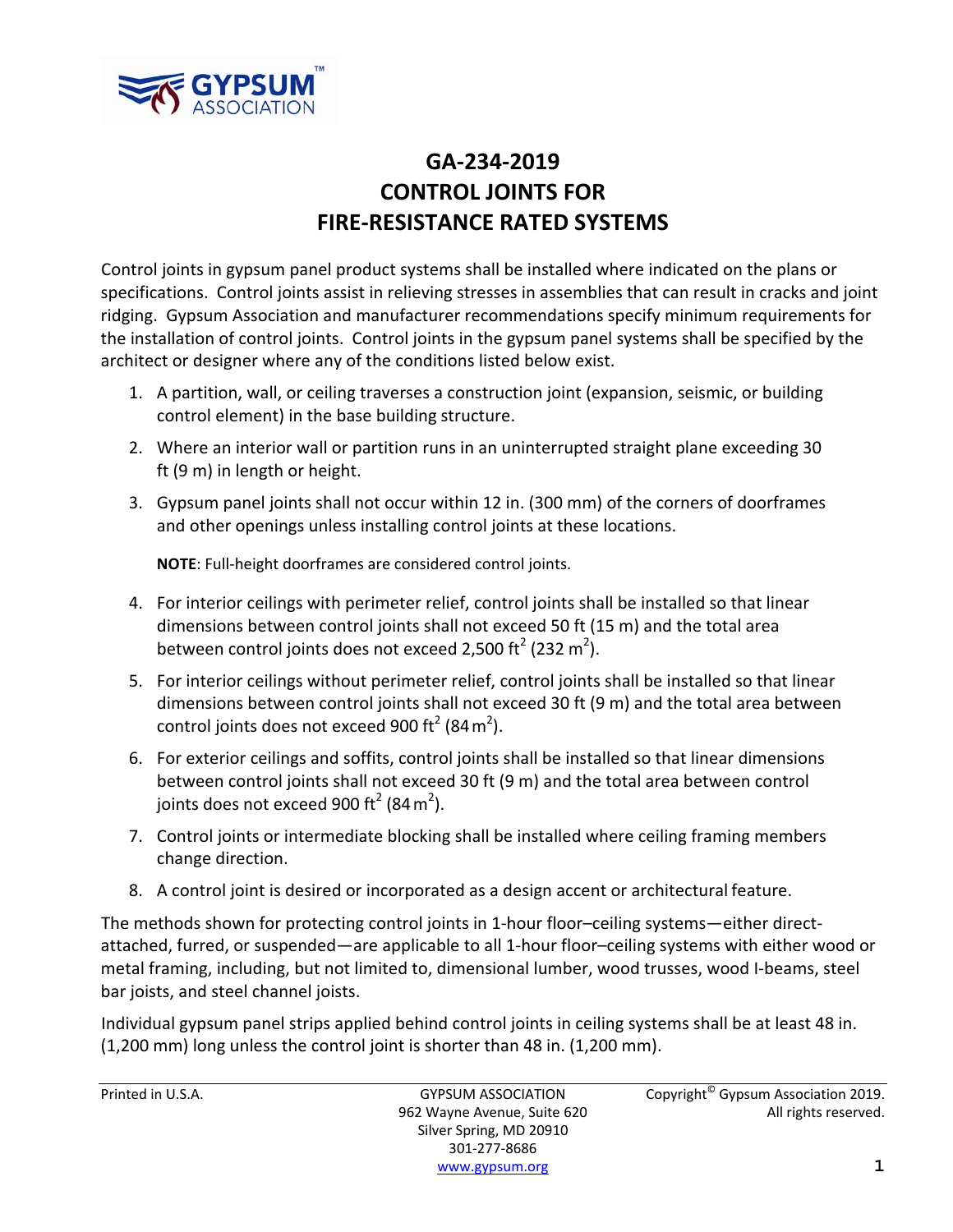#### **1‐HOUR WALL & PARTITION SYSTEMS**



## **2‐HOUR WALL & PARTITION SYSTEMS**



Silver Spring, MD 20910 301‐277‐8686 **2** www.gypsum.org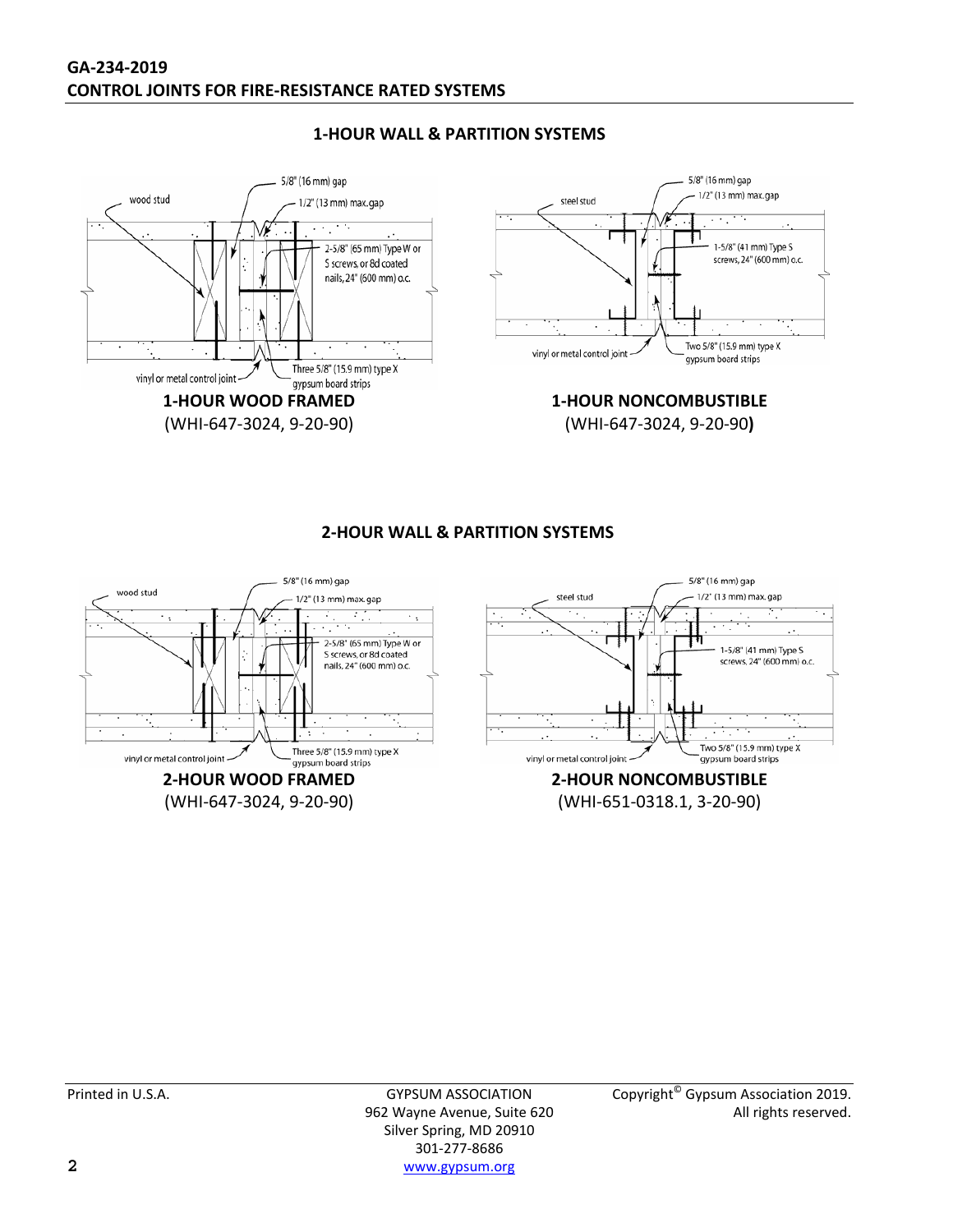

#### **1‐HOUR WOOD‐FRAMED FLOOR–CEILING SYSTEMS**

(UL R4024, 96NK13566, 7‐29‐96)

Silver Spring, MD 20910 301‐277‐8686 www.gypsum.org **3**